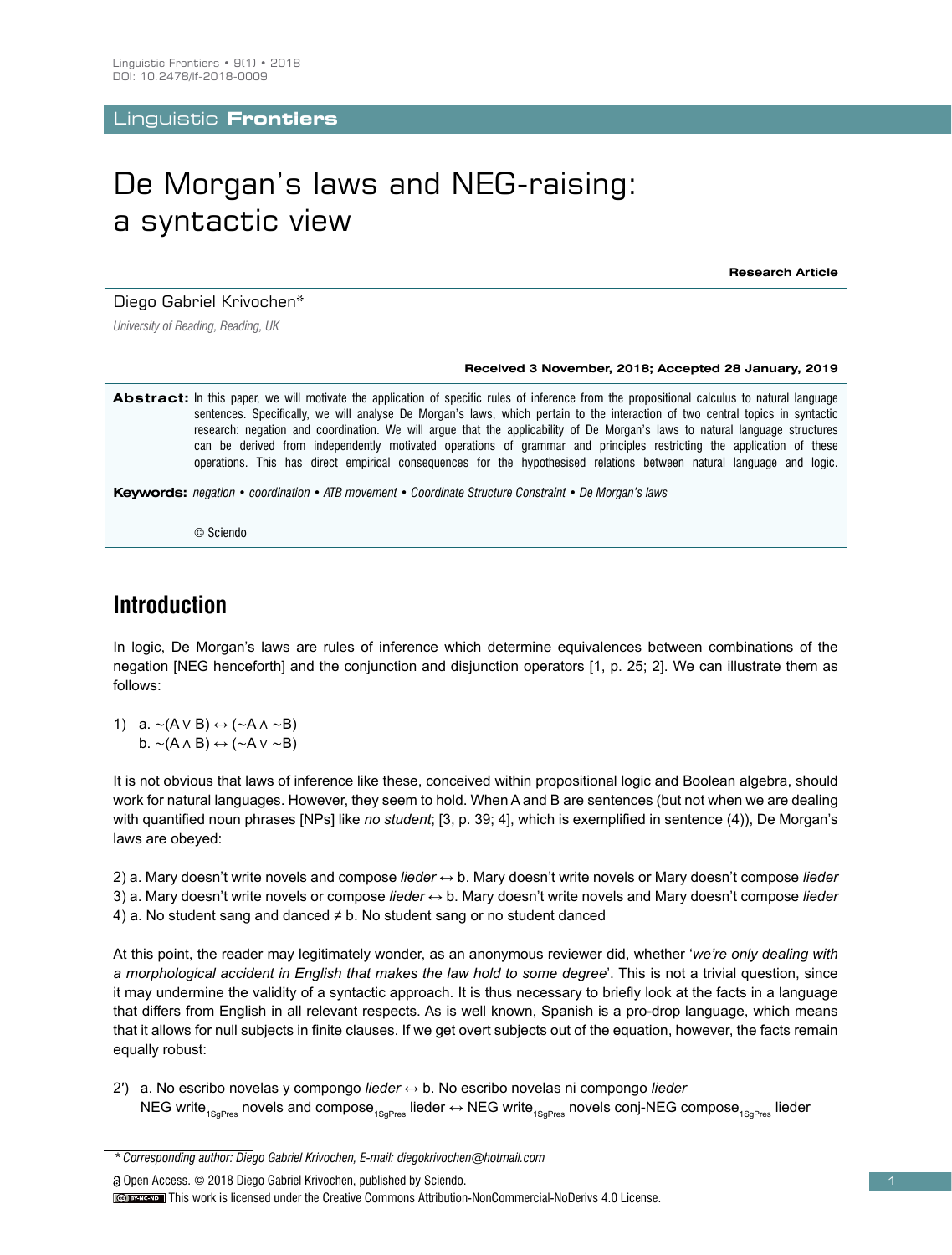3′) a. No escribo novelas o compongo *lieder* ↔ b. No escribo novelas y no compongo *lieder* NEG write<sub>1SoPres</sub> novels or compose<sub>1SoPres</sub> lieder  $\leftrightarrow$  NEG write<sub>1SoPres</sub> novels and NEG compose<sub>1SoPres</sub> lieder

All we seem to have left is simply the interaction between NEG and clausal domains: the distribution of NEG over coordinated sentences [Ss] in conjunctive and disjunctive contexts. While the observation of the empirical facts is relatively straightforward, their explanation is far from that, given that (as pointed out above) the origin of De Morgan's laws is to be found in formal logic, not linguistics. In this context, it seems that two alternative routes are available to us if we aim to provide an account of sentences (2) and (3):

- We could follow Lakoff [5] and much subsequent work [6–8] in assuming that the structure of natural languages (their grammar, including an alphabet of symbols, rules, and conditions over rules) is isomorphic to the structure of the language of propositional logic. Or,
- We could try to derive the observation that natural language seems to follow these specific logical rules of inference from independently motivated conditions on linguistic structure.

There is a clear appeal to the first option, for both the formal semanticist and the syntactician. An isomorphism between natural language and formal logic would simplify syntactic theory and the syntax–semantics interface, in addition to making unambiguous rules of semantic interpretation directly correlate with rules of structure building and mapping in a perfectly monotonic compositional system. MacCartney and Manning [9] formulate the issue in very clear terms:

*For a semanticist, the most obvious approach to NLI* [natural language interpretation, D.G.K.] *relies on full semantic interpretation: first, translate p and h into some formal meaning representation, such as first order logic (FOL), and then apply automated reasoning tools to determine inferential validity* (p. 140)

But things are not always simple. MacCartney and Manning [9] point out that 'natural logic'-based computational systems *failed* to find proofs in an overwhelming 96% of the problems in the annual Recognizing Textual Entailment (RTE) test, an open-domain NLI task. Furthermore, they show that full semantic interpretation is not always a necessary condition to prove inferential validity, which may be well and good in computer-based NLP, but which certainly falls short when the issue is looked at from the viewpoint of the theory of natural language grammar with both descriptive and explanatory adequacy as goals. In this context, the appeal increases of independently motivated linguistic constraints on dependencies and their interaction as the reason why natural languages seem to be isomorphic to logical languages: formal properties of these two kinds of languages may converge in some specific conditions, but this does not mean that they are one and the same. In other words, the second route turns issues pertaining to the relation between natural and logical languages into an *empirical* question.

From a linguistic point of view, then, we can examine the conditions under which De Morgan's laws are obeyed in natural languages and even attempt an explanation of *why* they should hold for certain values of A and B (cf. sentence (1)). In order to do this, we need to examine two things: (a) the structure of coordination; and (b) the dynamics of NEG-raising.

### **Conditions on coordination**

As for the structure of coordination, we need to consider how surface coordinations arise and what kinds of operations can apply to objects in coordinate structures. The relevant cases are all coordinated structures where the conjuncts are accessible to externally triggered operations (including extraction and agreement): in Krivochen and Schmerling [10] and Krivochen [11], we refer to this kind of coordinate structure as *et-coordination* (inspired by Latin coordination with *et*), and it includes both *symmetric* and *asymmetric* conjunction [12]. *Et-coordination* contrasts with *que-coordination* (whose name is inspired by Latin coordination with -*que*), in which the terms of the coordination are *not* accessible: the output of *que-coordination* is an atomic syntactic object. *Et-coordination* must be distinguished from *que-coordination* both syntactically and semantically. Whereas *et-coordination* of subjects requires plural verb agreement, as in sentence (5), *que-coordination* triggers singular agreement, as in sentence (6):

5) The sudden rise and the equally sudden fall of the stock market have economists worried.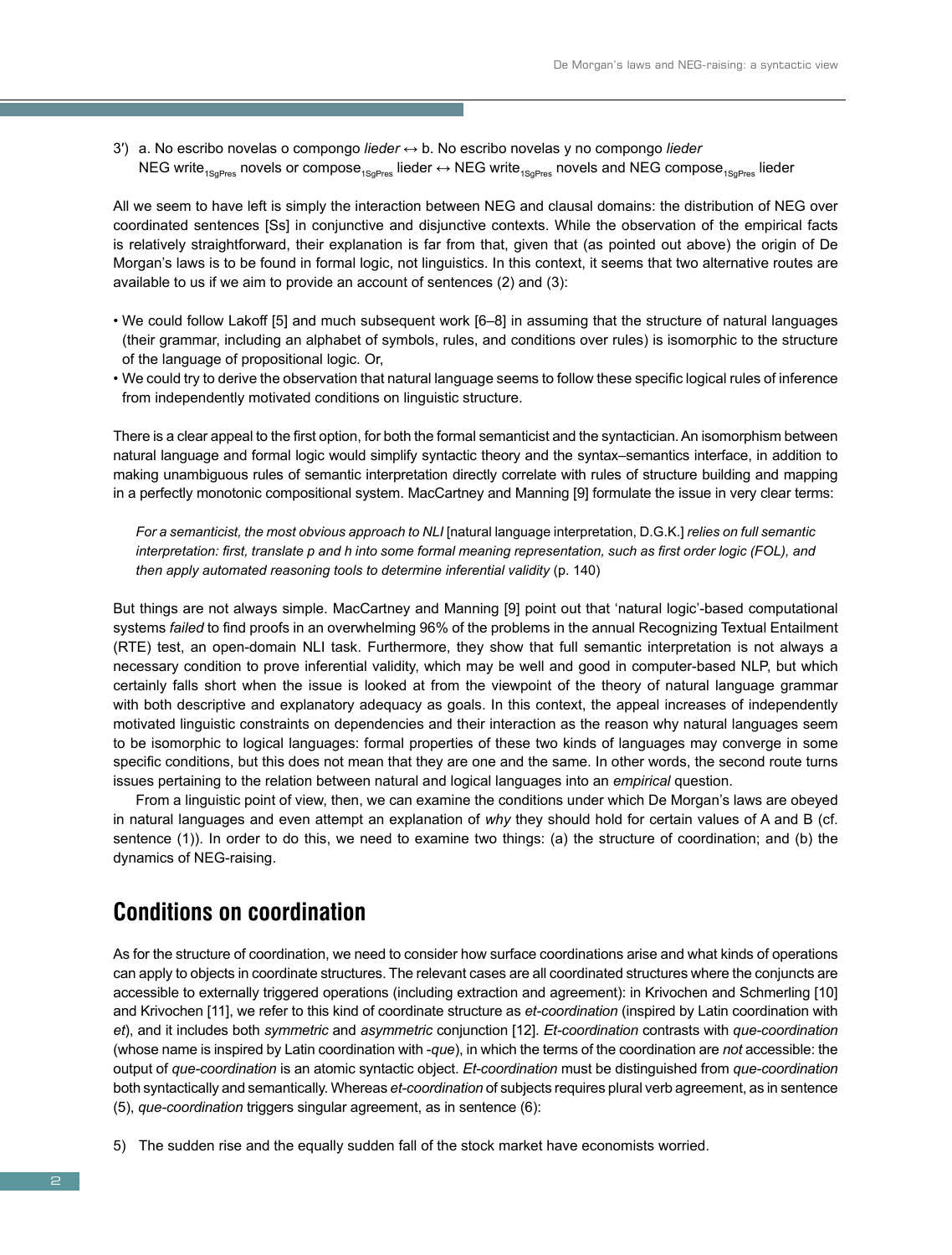6) The sudden rise and equally sudden fall of the stock market has economists worried.

Compare also the Spanish examples in sentences (7) and (8):

- 7) La abrupta subida y la igualmente abrupta bajada de la *the sudden rise and the equally sudden fall of the* bolsa preocupan (ambas) al Gobierno. *stock market worry (pl) (both) the Government* 'The sudden rise and the equally sudden fall of the stock market (both) worry the Government.'
- 8) La abrupta subida e igualmente abrupta bajada de la bolsa *the sudden rise and equally sudden fall of the stock-market* preocupa al Gobierno. *worries (sg) the Government* 'The sudden rise and equally sudden fall of the stock market worries the Government.'

The English example (6) and the Spanish example (8) are both instances of *que-coordination*. In each of these examples, the conjoined NPs are understood as picking out a single entity: the 'fluctuation' of the stock market rather than individual rises and falls. Sentences (5) and (7), exhibiting *et-coordination*, are not syntactically or semantically equivalent to their *que-coordinated* counterparts: these sentences, in contrast to the *que-coordinated* examples in sentences (6) and (8), are *not* understood as referring to economists who are all concerned about the same stocks. The English *and* and the Spanish *y* constitute a transparent domain, which is thus accessible to probing operations, including agreement and extraction. In sentences (6) and (8), in contrast, the *que-coordination* yields one entity semantically, which is not accessible to further operations—whence the singular verb agreement in those sentences. It is *et-coordination* that has a disjunctive counterpart, not *que-coordination*: *et-coordination* includes phenomena like Culicover's *OM-sentences* [13], in which an NP is *et-coordinated* with an S:

9) One more can of beer and I'm leaving

As Culicover notes [13, p. 18 *et passim*], OM-sentences can also have disjunctive versions:

10) A thousand cans of beer or I'm leaving. (Culicover's sentence (8))

The asymmetry in the conjuncts indicates *et-coordination*, insofar as both conjuncts must be accessible to a variety of inferences (which Culicover [13] refers to as *conditional*, *consequential* and *incongruous*; we will not get into details about these here as they are immaterial to the present argument). What matters here is that the availability of disjunction is restricted to *et-coordination* as a consequence of the accessibility of conjuncts: in order to have a choice between A *or* B, you need to have A and B as distinct entities, semantically and syntactically. In Krivochen and Schmerling [10], we proposed that candidates for disjunction have to meet *both* of the following requirements:

- 1. They must be distinct referentially, *and*
- 2. They must be distinct syntactic objects, in the sense that they are accessible separately for purposes of
	- o syntactic operations
	- o semantic interpretation

Semantic interpretation includes relative ordering between events, as well as inferences such as consecutive or conditional readings (in Culicover's OM sentences, we have a disjunction of NP and S in strictly categorial terms, but it is necessary to account for the fact that the first term of the coordination is interpreted eventively: *give me NP or*...*S* / *give me NP and (after that)*...*S*)*;* it also includes the possibility of having a disjunctive variant. One test for *et*vs. *que-coordination* is thus the possibility of using *or* in place of *and*. Syntactic operations include verb agreement when the coordination appears as the subject of the sentence, and – crucially for our present purposes – reordering transformations, as with the possibility of having across-the-board (ATB) extraction from the conjuncts. This means, importantly, that the CSC applies to *et-coordinated* structures in both symmetric and asymmetric varieties [12].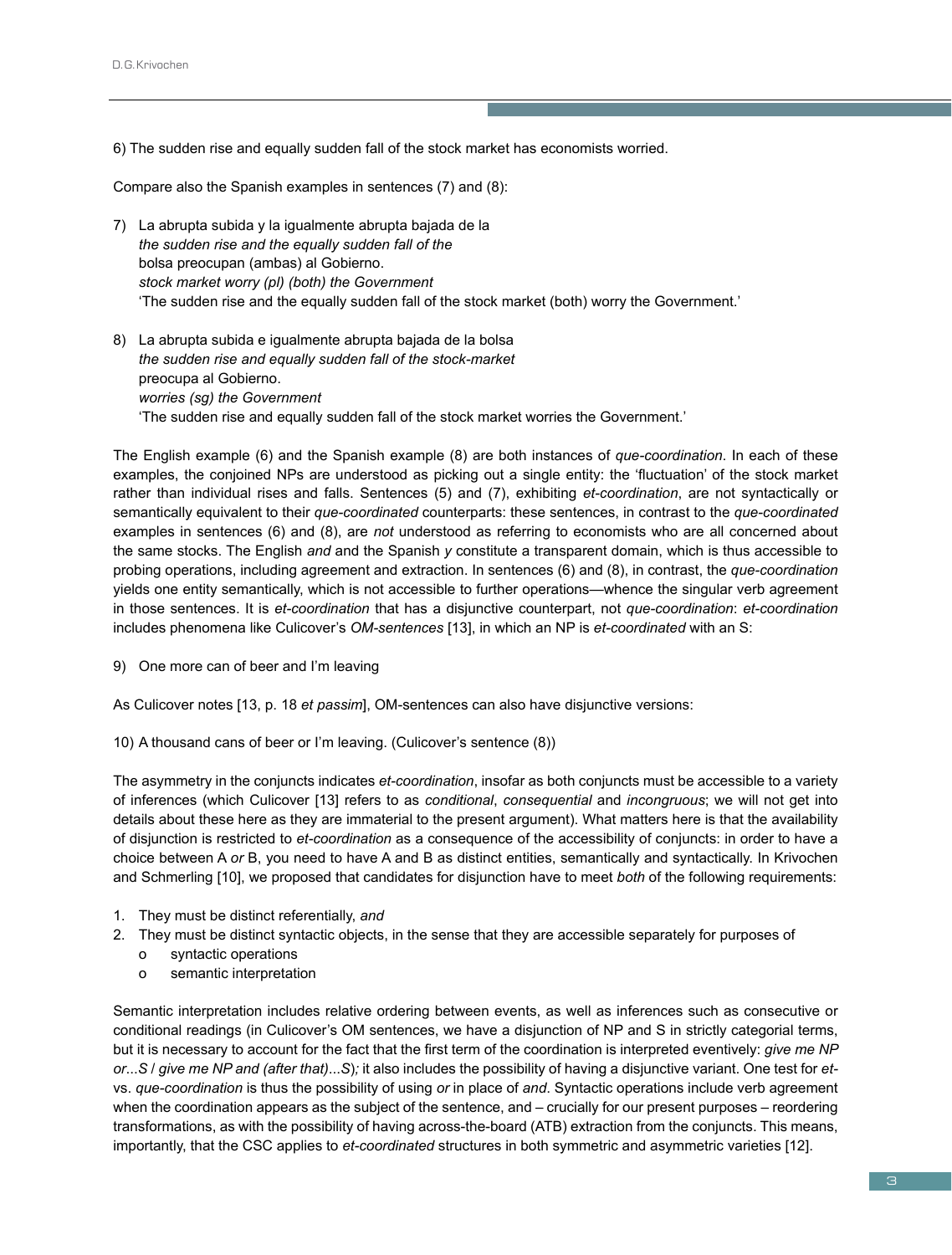Once we have restricted the object of our investigation to *et-coordinated* structures (i.e. true coordinations where the terms are distinct semantically and syntactically and the coordinated structure can be internally probed by operations triggered from the outside), we need to give some more details about the operations that yield the surface form of the coordination. Let us begin by looking at sentence (11), a pre-transformational string (a 'kernel sentence'):

11) John drinks beer and John drinks wine and John drinks gin

[14, p. 175] proposed a rule of *conjunction reduction* (CR), which – in slightly modified terms – applies across the board by identifying common objects in all conjuncts, root-adjoining the relevant object and deleting structurally low occurrences under identity. CR applied to sentence (11) yields sentence (12):

12) a.  $\left[\frac{1}{2}\right]$  John drinks  $\left[\frac{1}{2}\right]$  and John drinks beer]  $\left[\frac{1}{2}\right]$  and John drinks gin]]] b. John drinks beer, wine and gin

Note that if there is a transformational relation between the (a) and (b) cases in sentences (2) and (3), the surface structures arise only if there is some process of deletion under identity, which simplifies conjuncts by deleting repeated objects in parallel structural positions (in sentence (12), for instance, the subject *John* and the verb *drink*). As pointed out above, CR involves two steps: *adjunction* and *deletion*:

*Conjunction Reduction* [...] *Chomsky-adjoins to the right or left of the coordinate node a copy of some constituent which occurs in all conjuncts, on a right or left branch, respectively, and then deletes the original nodes* [14, p. 175].

Furthermore, Ross [14, p. 176] restricts CR in the following way:

*It is important to note that Conjunction Reduction must work 'across the board'*

A rule applies ATB if and only if it affects *all* terms of a coordinate structure (see also [15, p. 32] for a generalised formalisation of the ATB condition); in this case, the elements affected by CR *must occur in each conjunct*. It should be apparent that ATB rules can apply if and only if conjuncts can be internally affected by syntactic operations; in other words, *only et-coordinated structures can be affected by ATB rules*.

Coordinate structures are subject to locality conditions, such that the extraction of objects from conjuncts is rather heavily restricted. The relevant condition is the *Coordinate Structure Constraint* (CSC; [14]), which filters out non-ATB extraction from coordinate structures. Postal [16, p. 83] elaborates on Ross's original formulation in a way that is relevant to our present discussion:

*It seems correct to divide Ross's original formulation of the CSC into separate principles. The one I called the Conjunct Constraint* [...] *forbids the extraction of coordinate conjuncts themselves. The other, the CSC, bans (non-ATB) extraction from true conjuncts.*

The classical examples of ATB extraction from coordinate structures involve leftwards movement (*wh*-movement) or rightwards movement (right node raising, RNR henceforth), which we exemplify in sentences (13) and (14), respectively:

13) What*<sup>i</sup>* did Mary buy *t i* and John break *t i* ?

14) Mary bought  $t_{\scriptscriptstyle\mathit{i}}$  and John broke  $t_{\scriptscriptstyle\mathit{i}}$  a lovely China vase*i* 

The ATB condition on extraction determines that the extracted object corresponds to the gaps in both conjuncts, which we have indicated via indexed traces. If extraction from a coordinate structure does not proceed in an ATB manner (i.e. targeting objects in *both* conjuncts), the result is ungrammatical:

13′) \*What did Mary buy a new TV and John break *t i* ?

14′) \*Mary bought *t i* and John broke a new TV a lovely China vase*<sup>i</sup>*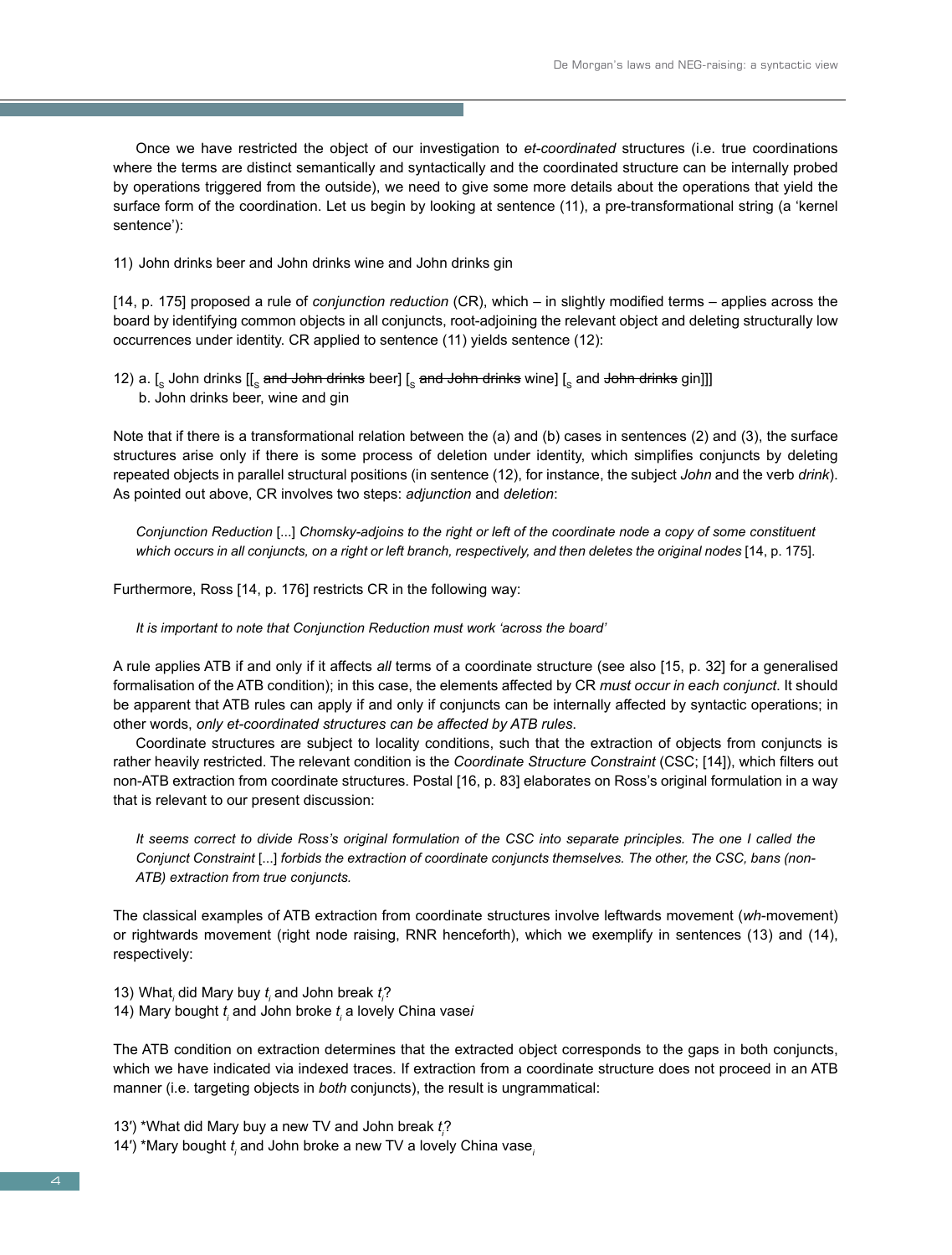The requirement that extraction from *et-coordinated* structures be ATB will play a crucial role in our treatment of negation, and our attempt to deduce the applicability of De Morgan's laws to natural language from independently motivated conditions in the grammar. We will provide arguments in favour of the hypothesis that De Morgan's laws in natural language *are instances of syntactic NEG raising out of coordinate structures*.

# **NEG-raising**

*NOT-transportation* [17], better known today as NEG-raising (as per [18, 19]) was originally formulated as a cyclic syntactic transformational rule that yielded raising of a negative operator in multi-clausal structures while maintaining the low-NEG interpretation:

*Transposition of NOT(EVER) to Main Verb* (Partly obligatory)

*Under certain conditions (e.g., after verbs like WANT or THINK which are themselves not negated), a NOT in the embedded sentence may be moved in front of the main verb.*

Relevant examples are like sentences (15) and (16) (from Fillmore [17, p. 220])

- 15) a. I think that he will not come  $\rightarrow$  NEG-raising b. I don't think that he will not come
- 16) a. I want him not to come  $\rightarrow$  NEG-raising b. I don't want him not to come

The cyclic nature of NEG-raising allows for monotonic embedding, such that in sentence (17),

17) I don't believe that he wants me to think that he did it

*not* is '*originally associated to did it*' [17, p. 220, fn. 12].

Collins and Postal [20, 21] have reinvigorated the syntactic treatment of NEG-raising, providing novel arguments to distinguish between at least three cases:

- a) *Standard cases* of NEG-raising: cyclic predicate-to-predicate raising
- b) *Negative quantifier* cases: NEG raised to a predicate interacting with an embedded quantified NP
- c) *Cloud of the unknown* cases [22].

Here, we will deal only with *standard cases,* examples in which NEG is interpreted as having scope over a verbal predicate (a *NEG-V reading*, in Carden's [23] terms). We will further restrict our inquiry to two variants of the coordinated structure matrix and embedded (as in examples (18a) and (18b), respectively):

- 18) a. Mary doesn't write novels and compose *lieder* (= (2a))
	- b. I don't think that Mary writes novels and composes *lieder*

The abstract structures corresponding to these examples are presented in (19a) and (19b):

19) a. [...NEG...[V...*and*...V]] b. [...NEG V...[V...*and*...V]]

A salient feature of these bracketed analyses is that *NEG is outside the coordinate structure itself*. This is the key aspect of our proposal: *the syntax of De Morgan-complying negative coordinate structures* (*De Morgan coordinations*, henceforth) *is parallel to that of leftwards ATB extraction* (as in the case of *wh-movement* or RNR out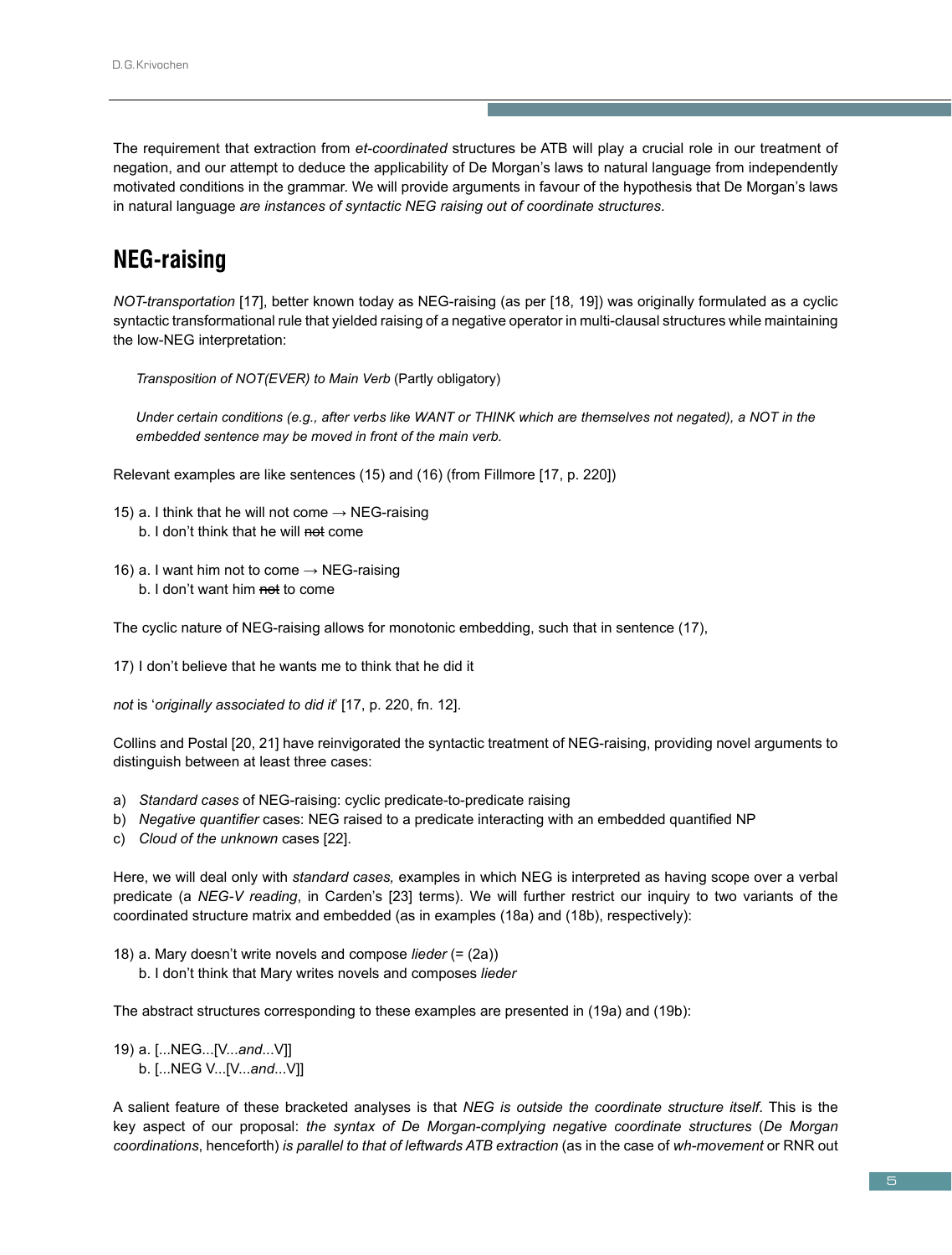of coordinate structures; see sentences (13)-(14)). This is possible if, following previous authors [17, 18, 20, 21], NEG-raising in the *standard* cases is formalised as a syntactic reordering rule (in the sense of Ross [14, p. 427]); in this case, NEG-raising must be subjected to the same requirements (filters, conditions, and constraints) as other rules of the grammar. This means, crucially, that *NEG raising out of coordinated structures is subject to the CSC* and, therefore, is only grammatical if it applies ATB.

Extraction from parallel coordinated structures [24] targets a position *outside* the terms of the coordination; this is true of both leftwards and rightwards extraction. Thus, sentences (13) and (14) above involve the reordering of an NP which is interpreted in positions internal to *both* terms of the coordination to a peripheral position outside the domain of the coordination. Schmerling [12] provides ample evidence for a distinction between *symmetric* and *asymmetric* coordination, which can be exemplified in sentences (20) and (21), respectively (taken from Schmerling [12, p. 211]):

- 20) a. Paris is the capital of France and Rome is the capital of Italy = b. Rome is the capital of Italy and Paris is the capital of France
- 21) a. Harry stood up and objected to the proposal ≠ b. Harry objected to the proposal and stood up

Let us assume, in the spirit of 'mixed computation' advocated for previously [10, 11], that *asymmetric* coordination of X and Y receives a hypotactic phrase structural analysis [X [and [Y]]], whereas *symmetric* coordination is paratactic – computationally finite state – and branches *n*-arily (in the case of two coordinands, [[X] [and] [Y]]); recall that both are instances of *et-coordination*. Because there is a temporal ordering implicature associated to the terms in examples (13) and (14) (such that John breaks the vase *after* Mary has bought it; just like in example (20a), Harry stands up *and then* objects to the proposal), we will assume we are in the presence of *asymmetric coordination*. Then, we can diagram the structures corresponding to examples (13) and (14) above as follows:



In example (22a), the S structure is extended to S′ (or Tense Phrase TP to Complementiser Phrase CP, or S to COMP[lementiser]... those distinctions are inconsequential to our point), whereas in example (22b), the Right Noderaised NP is Chomsky-adjoined to S. In both cases, however, it is *necessary* that the reordered element (whatever its category) has an occurrence in *both* conjuncts: in that way, the rule (*wh*-movement and RNR, respectively) can apply in an ATB manner and the output structure will not violate the CSC. We argue here that NEG moves out of coordinated structures in exactly the same way.

Let us first consider the case where a coordinate structure appears as the complement to a verb that governs NEG-raising. If NEG-raising is a syntactic reordering transformation, then in coordinate structures, it *must* apply ATB: this means that the rule cannot just target a single term of the coordination, but also that the reordered element will receive an interpretation in *both* conjuncts (in examples (13) and (14), the reordered NP is interpreted as the Object of *buy* and *break*). The derivation for the structural description corresponding to the interpretation of *I don't think Mary writes novels and/or composes lieder* (which, incidentally, is a *symmetric coordination*) goes along the following lines:

- 23) a. [s I think [s [Mary write novels] and [Mary compose *lieder*]]] (Deep Structure)
	- b. [<sub>S</sub> I think [<sub>S</sub> [Mary NEG write novels] and [Mary NEG compose *lieder*]]] (NEG-placement)
	- c. [s I think [s Mary [s [<del>Mary</del> NEG write novels] and [Mary NEG compose *lieder*]]]] (Conjunction Reduction)
	- d. [<sub>s</sub> I NEG think [<sub>s</sub> Mary [<sub>s</sub> [<del>Mary</del>  $t_{\sf\scriptscriptstyle NEG}$  write novels] and [<del>Mary</del>  $t_{\sf\scriptscriptstyle NEG}$  compose *lieder*]]]] (ATB NEG-raising)
	- e. [<sub>s</sub> I don't think [<sub>s</sub> Mary [<sub>s</sub> [<del>Mary</del>  $t_{\sf \tiny NEG}$  write novels] and [<del>Mary</del>  $t_{\sf \tiny NEG}$  compose *lieder*]]]] (Do-support)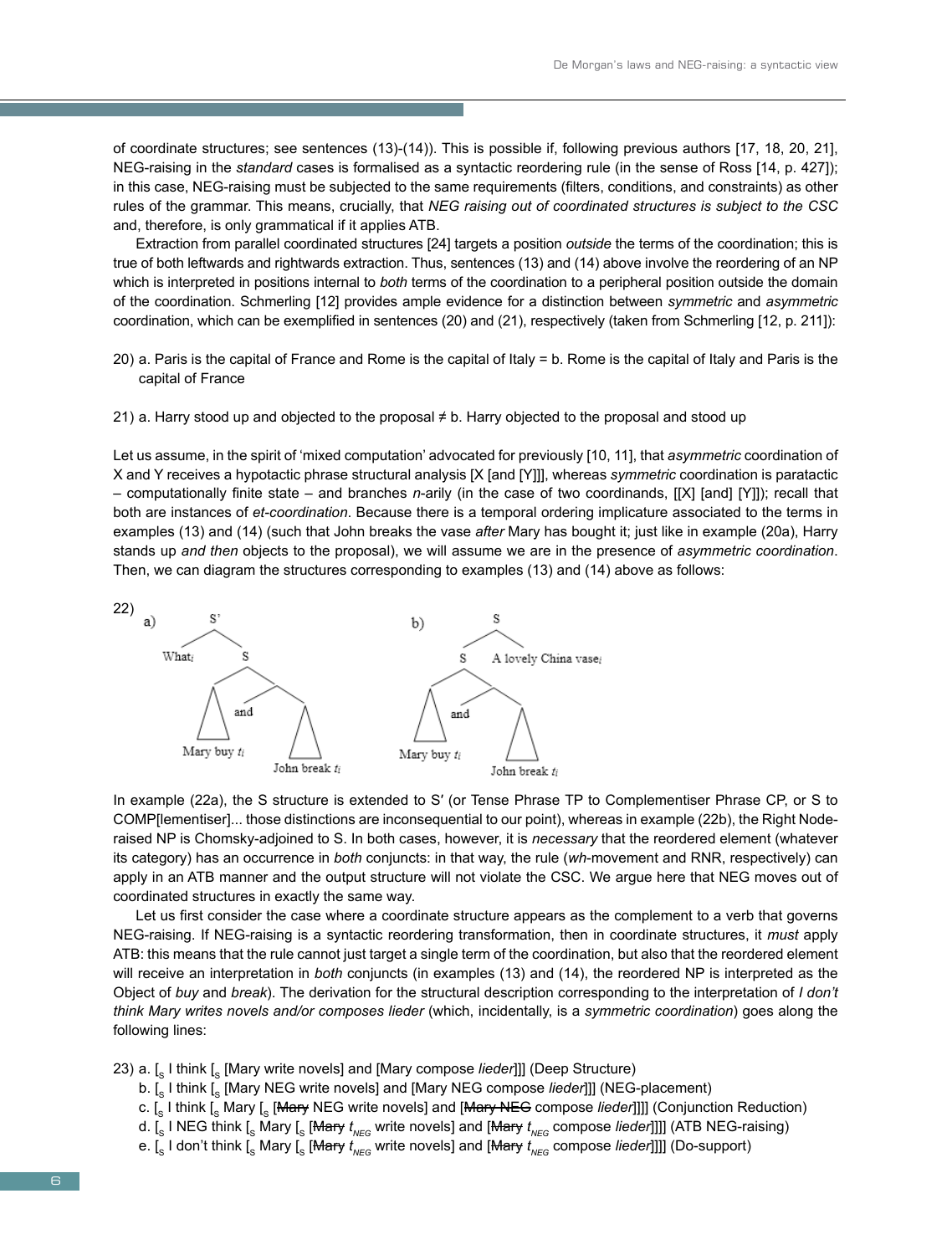Step (23d) is what we are most interested in. After CR has applied ATB, Chomsky-adjoining [Mary], NEG-raising applies, again in an ATB fashion, reordering NEG in both conjuncts into the matrix clause. Note that CR cannot apply to the segment [Mary NEG] because it is *not* a constituent, and CR, as defined by Ross [14] applies to shared constituents in coordinate structures. In example (23d), the crucial step, we have NEG being reordered out of *both* conjuncts by NEG-raising, to the matrix predicate [think]. Because NEG cannot receive a morphological exponent in configuration (23d), *do-support* is inserted as a last resort to yield a legitimate representation.

If, in a polystratal model with pre- and post-transformational structures, the semantic interpretation of a sentence depends on both ([25]; see Schmerling [26]: xii-xiii for critical discussion), the surface form of the sentence *I don't think Mary writes novels or compose lieder* contains information necessary for the reconstruction of the position of NEG in the embedded coordinated clauses<sup>1</sup>; this is the same procedure that is required to interpret *a lovely China vase* as the Direct Object of *both* verbs *buy* and *break* in (14).

It is crucial to note that the derivation we have proposed for NEG-raising (which classically proceeds in a cyclic fashion from predicate to predicate) can be generalised to examples where there is no matrix predicate, yet negation outside a coordinate structure is interpreted distributively, as stated in De Morgan's laws. The crucial point here is that we can derive this reading from independently motivated conditions of grammar. Concretely, we refer to examples like sentence (24):

### 24) John doesn't work or study

The derivation we propose for sentence (24) goes along the lines of example (25):

### 25) a.  $\lceil$ . [John work] and [John study]] (Deep Structure)

- b.  $\left[\int_{S}$  [John NEG work] and [John NEG study]] (NEG-placement)
- c.  $\left[\int_S$  John  $\left[\int_S$  [John NEG work] and [John NEG study]] (Conjunction Reduction)
- d. [<sub>s</sub> John NEG [<sub>s</sub> [<del>John</del>  $t_{\sf \scriptscriptstyle NEG}$  work] and [<del>John</del>  $t_{\sf \scriptscriptstyle NEG}$  study]] (ATB NEG-raising)
- e. [<sub>s</sub> John doesn't [<sub>s</sub> [<del>John</del>  $t_{\text{\tiny NEG}}$  work] and [<del>John</del>  $t_{\text{\tiny NEG}}$  study]] (Do-support)

If the requirement that operations on coordinate structures be ATB (as stated by the CSC) is a rule of the grammar of English (and Spanish, presumably), we can account for the fact that De Morgan's laws hold in specific instances of negation over coordinated structures in terms of independently motivated syntactic constraints and operations.

### **Conclusions and further prospects**

Let us summarise our proposal. De Morgan's laws applied to negation in natural languages as a logical operator can be construed as NEG-raising, if NR is a syntactic operation [20] and thus must obey Ross's [14] CSC. This means that if we have a structural description of the kind (~  $p \wedge \sim q$ ), we can NEG-raise ATB outside the coordinate structure (given that NEG-raising is cyclic; see [17, p. 220] for the first explicit claim that *Not-transportation* operates from embedded clause to matrix clause; also [19, p. 130] and get ~ (p  $\land$  q) if p and q are S nodes. The same holds for the disjunctive coordinator ∨, since it is structurally parallel to ∧ in *et-coordination*.

This approach makes some concrete empirical predictions, among which we can count the following:

a) In ~ (p ∧ q), NEG must necessarily be interpreted as distributing between the conjuncts in *et*-coordination, because NEG-raising must have applied ATB

<sup>1</sup> Collins and Postal's ([20; 21, pp. 5–6]) analysis requires what they refer to as an interpretation property of NEG:

*An NEG is interpreted only in its position of origin* 

The descriptive adequacy of this statement is exactly the same as the proposal that semantic interpretation takes place before the application of any reordering transformations. While it seems to be correct that *'raising of NEG<sub>x</sub> out of its position of origin in A to some higher position has no effect on the semantics of A or of any other constituent*' [21, p. 6], an adequate theory of NEG-raising needs to be able to account for the pragmatic effects that differ in NEG-raised clauses and NEG-*in situ* ([19; 22; 32], among many others). 'I don't think that you'll come' versus 'I think that you won't come' may satisfy the same model [20, Ch. 3], but they also imply different degrees of commitment on the part of the subject with respect to the propositional content of the embedded clause.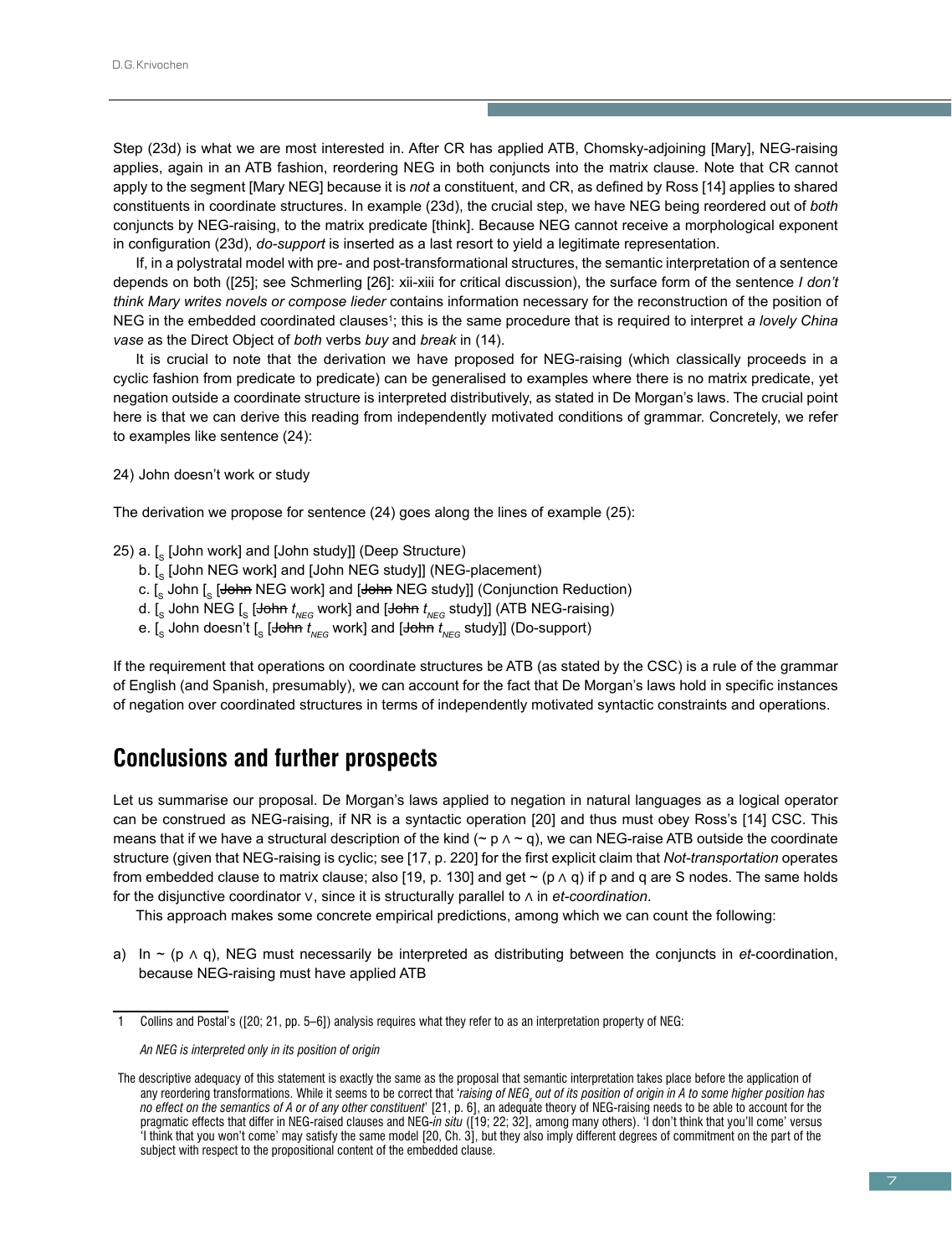That is, it is *not* possible to interpret sentence (26a) as either sentence (26b) or sentence (26c):

- 26) a. John doesn't believe/suppose/imagine (that) Mary will have wine and champagne during dinner
	- b. John believes/supposes/imagines (that) Mary won't have wine and Mary will have champagne during dinner c. John believes/supposes/imagines (that) Mary will have wine and Mary won't have champagne during dinner

Note that the interpretation in sentence (26b) has NEG only in the first conjunct, whereas sentence (26c) has NEG only in the second conjunct. *Neither* is an adequate paraphrase of the interpretation of sentence (26a); in the approach proposed here, this is because if NEG-raising applies to a coordinate structure, it *must* apply in an ATB manner (i.e. to *all terms of the coordinate structure*).

b) In *and not* structures [26, p. 87], NEG cannot raise, because it would violate the CSC

Here, we agree with Schmerling's [26] proposal that *and not* is a basic expression of the language, as opposed to considering it a derived expression, the result of concatenating *and* and *not*. Schmerling points out that

And not *in fact has a quite general distribution, serving to coordinate expressions of a number of non-clausal categories that do not otherwise contain expressions with initial* not

Some examples proposed by Schmerling [26, pp. 87–88] to illustrate her point are the following:

- 27) a. I saw John and not Mary. b. \*I saw not Mary.
- 28) a. The leaves turned yellow and not orange. b. \*The leaves turned not orange.
- 29) a. I put the book on the table and not on the shelf. b. \*I put the book not on the shelf.
- In this context, consider the sentences in (30):
- 30) a. John wants beer and not gin
	- b. \*John doesn't want beer and gin (bad on a NEG-raising reading)
	- c. \*John doesn't want beer or gin (idem ant.)

It is not possible to relate sentence (30a) to sentence (30b) or (30c) by means of NEG-raising and maintain the semantic properties related to *and not*. The impossibility of manipulating NEG as an independent terminal for purposes of reordering transformations, including NEG-raising, would follow directly if NEG is *not a terminal* to begin with in *and not*; NEG-raising is not formulated for conjunctive elements (like *and not*); rather, it reorders a polarity operator (just *not*).

- c) Furthermore, if the counter-arguments proposed by Postal [16] and Schmerling [27] against Goldsmith [28], Lakoff [29] and Na and Huck [30] are correct, then we expect example (27) to be grammatical in an NEG-raising reading (see also Schmerling [26, p. 88]):
- 31) a. John wants not beer, but he wants gin
	- b. John doesn't want beer, but he wants gin

In sentence (31), *not* is not part of a basic expression *but not*; we would expect it to be possible to reorder NEG independently given a syntactic approach to NEG-raising. These cases are structurally parallel to Goldsmithsentences (which feature the conjunction *and not*):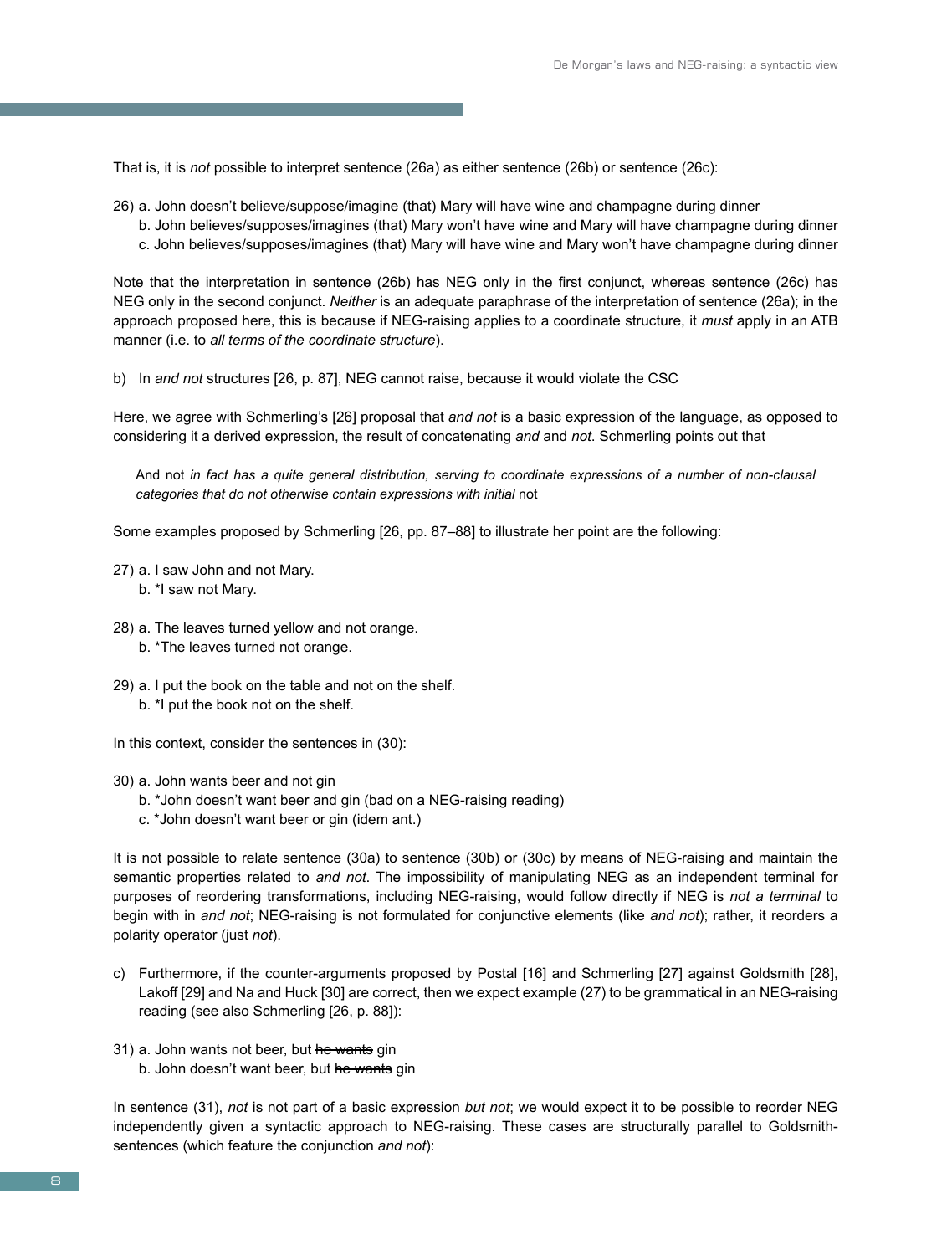32) How many lakes can we destroy and not arouse public antipathy?

In sentence (32), the CSC is irrelevant because reordering takes place within the first conjunct only: there is no reordering of [how many lakes] to a structural position that dominates *both* conjuncts; reordering does *not* involve at all the second term of the coordination.

The goal of this paper was to motivate the application of a law of the propositional calculus to natural language structure. It is important to remember that, unless an isomorphism is assumed between natural language and firstorder logic, there is no *a priori* reason why the properties of the propositional logic or a higher-order logical structure should hold for natural language (see Partee [31] for extensive discussion). In this paper, we attempted to take one property of the interaction between logical connectives and negation and motivate its applicability to natural language, appealing to independently motivated rules of the grammar. The relation between natural language and logic thus becomes an *empirical* problem rather than a philosophical one, a consequence that we deem highly desirable.

### **References**

- [1] Barwise, J., 1977. An introduction to first-order logic. In Barwise, J. (Ed.), *Handbook of mathematical logic*. London: Elsevier, pp. 5–46.
- [2] McCawley, J. D., 1993. *Everything that linguists have always wanted to know about logic…but were ashamed to ask*. 2nd edn. London: Blackwell.
- [3] Collins, C., Postal, P., 2016. Interclausal NEG raising and the scope of negation. <https://ling.auf.net/ lingbuzz/002891>.
- [4] Zwarts, F., 1996. Facets of negation. In Van der Does, J., van Eijck, J. (Eds.), *Quantifiers, logic, and language*. Stanford, California: CSLI, pp. 385–421.
- [5] Lakoff, G., 1970. Linguistics and natural logic. *Synthese,* 22(1–2), 151–271.
- [6] van Benthem, J., 1988. The semantics of variety in categorial grammars. In Buszkowski, W., Marciszewski, W., van Benthem, J. (Eds.), *Categorial grammar*. Amsterdam: John Benjamins, pp. 33–55.
- [7] van Benthem, J., 1991. *Language in action: categories, lambdas and dynamic logic*. Studies in Logic. North-Holland.
- [8] Sánchez Valencia, V., 1991. *Studies on natural logic and categorial grammar*. PhD thesis, University Amsterdam.
- [9] MacCartney, B., Manning, C., 2009. An extended model of natural logic. In *Proceedings of the eighth international conference on computational semantics*, 140–156. Tilburg, The Netherlands: Association for Computational Linguistics. <http:// www.aclweb.org/anthology/W09-3714>
- [10] Krivochen, D., Schmerling, S. F., 2016. Two kinds of coordination and their theoretical implications: rethinking structural uniformity. Ms. <https://www. academia.edu/13207764/\_2016\_Two\_kinds\_of\_ coordination\_and\_their\_theoretical\_implications>
- [11] Krivochen, D., 2016. Divide and...conquer? On the limits of algorithmic approaches to syntactic-

semantic structure. *Czech and Slovak Linguistic Review*, 1, 15–37.

- [12] Schmerling, S. F., 1975. Asymmetric conjunction and rules of conversation. In Cole, P., Morgan, J. (Eds.), *Syntax and semantics, Vol. 3: Speech Acts*, 211–231. New York: Academic Press.
- [13] Culicover, P. W., 2013. OM-sentences. In Culicover, P. W., *Explaining syntax*, 15–52. Oxford: OUP.
- [14] Ross, J. R., 1967. *Constraints on variables in Syntax*. PhD dissertation, MIT.
- [15] Williams, E., 1978. Across-the-Board rule application. *Linguistic Inquiry*, 9(1), 31–43.
- [16] Postal, P. M., 1998. *Three investigations on extraction*. Cambridge, Mass: MIT Press.
- [17] Fillmore, C., 1963. The position of embedding transformations in a grammar. *Word*, 19(2), 208– 231.
- [18] Horn, L. R., 1972. *On the semantic properties of logical operators in English*. PhD Dissertation, University of California at Los Angeles.
- [19] Horn, L. R., 1978. Remarks on Neg-raising. In Cole, P. (Ed.), *Syntax and semantics 9: pragmatics*, 129– 220. New York: Academic Press.
- [20] Collins, C., Postal, P., 2014. *Classical NEG raising*. Cambridge, Mass: MIT Press.
- [21] Collins, C., Postal, P. 2017. Interclausal NEG raising and the scope of negation. *Glossa: Journal of General Linguistics*, 2(1), 1–29.
- [22] Horn, L. R., 2014. The cloud of unknowing. In Hoeksema, J., Gilbers, D. (Eds.), *Black book: a festschrift in honor of Frans Zwarts*. Groningen: University of Groningen, pp. 78–96.
- [23] Carden, G., 1970. A note on conflicting idiolects. *Linguistic Inquiry*, 1(3), 281–290.
- [24] Goodall, G., 1984. *Parallel structures in syntax*. PhD Thesis, University of California, San Diego.
- [25] Chomsky, N., 1970. Deep structure, surface structure, and semantic interpretation. In Jakobson,